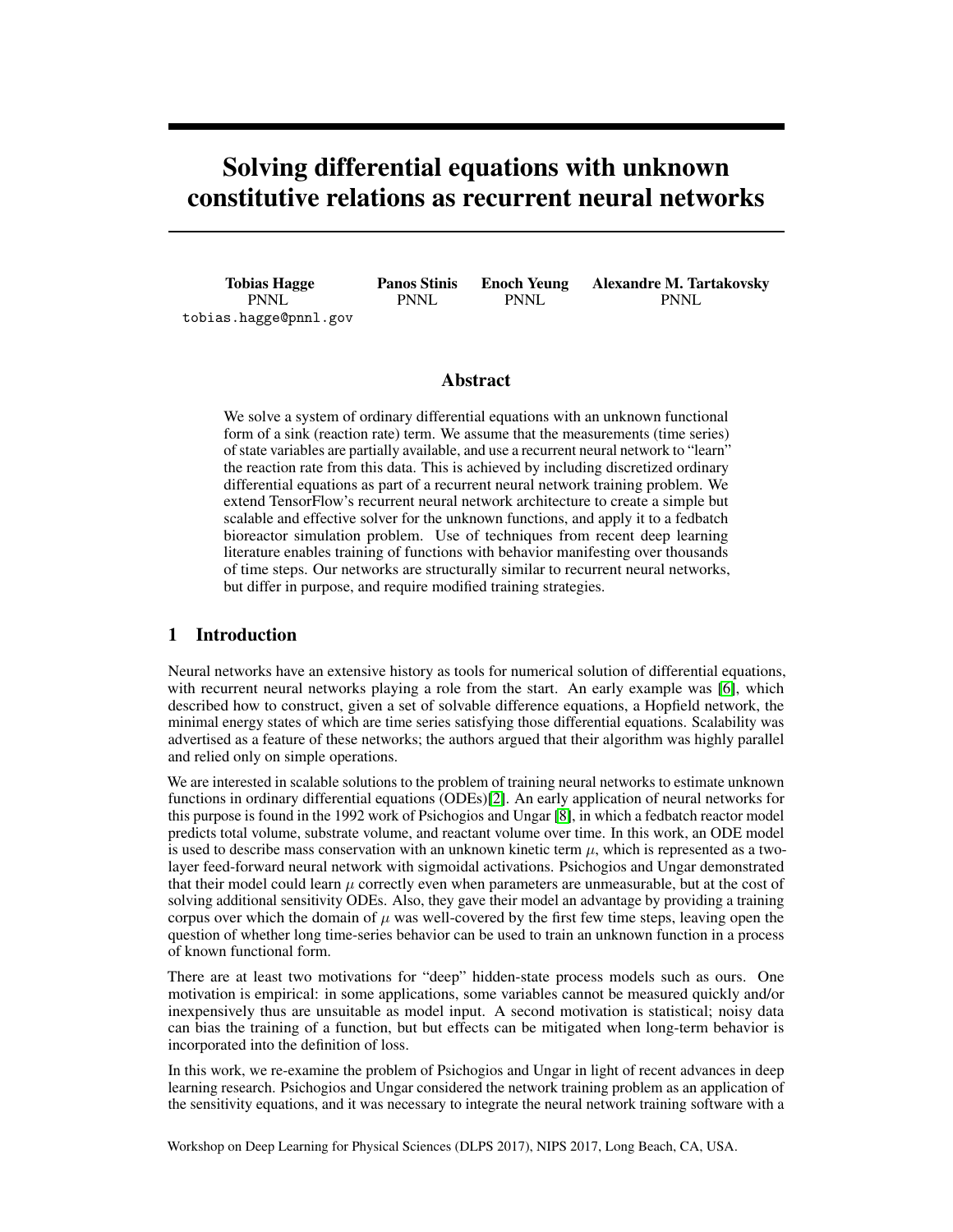differential equation solver in order to backpropagate the difference of predicted and observed values. We recast the problem as a recurrent neural network training problem and extend TensorFlow's recurrent neural network architecture to solve it. This strategy eliminates the need for solving sensitivity equations as a part of the backpropagation procedure, and allows training functions using long time-series training sets with missing data. Our approach inherits the scalability advantages of the TensorFlow framework.

### 2 Implementation

Our solver implements a subclass EulerCell of the TensorFlow python class RNNCell. An instance of this class is passed to TensorFlow's dynamic\_rnn method to construct a graph. Despite its name, dynamic\_rnn is in fact an implementation of a batched discrete-time finite dynamical system. Our invocation constructs a graph that performs Euler integration of an ODE. Each "unrolled layer" in the constructed graph iterates a single timestep of a finite difference equation.

The resulting network is, formally, a recurrent neural network, and can be trained using backpropagation if the dynamics contain trainable parameters. We call it a *state-based* recurrent network as the internal state represents the evolving physical state of the system rather than a memory. For training purposes, state-based networks enjoy advantages over memory-based networks. In statebased networks, correct internal-state behavior is highly or entirely constrained by the dynamics and the data. Furthermore, though the networks are deep networks and there is the potential for issues with exploding and vanishing gradients [\[3\]](#page-4-3), many important physical systems can be modelled by non-delayed differential equations, and in such systems the short-term dynamics of the system determine the long-term dynamics. Thus, state-based networks always have access to short-time feedback which informs training.

The difference between our approach and most control-theoretic approaches to process modelling lies in the difference in how the loss function is defined; in a process control application short-term errors are used to provide corrections, typically for the purpose of restricting a physical state space. We allow the process to continue without correction until termination and incorporate the long-term effects of model error into the loss function.

#### 3 Fedbatch bioreactor model

As a proof of concept, we tested our approach on a system of ODEs describing the bioreactor of [\[8\]](#page-4-2), which has dynamics described by the ODEs:

$$
\frac{\partial X}{\partial t}(t) = \mu(t)X(t) - \frac{F(t)X(t)}{V(t)},\tag{1}
$$

$$
\frac{\partial S}{\partial t}(t) = -k_1 \mu(t) X(t) + \frac{F(t)(S_{in}(t) - S(t))}{V(t)},\tag{2}
$$

$$
\frac{\partial V}{\partial t}(t) = F(t). \tag{3}
$$

Here  $S$  is a substrate concentration,  $X$  is the reactant concentration, and  $V$  is the total material volume. The material is fed in with a known rate F and substrate concentration  $S_{in}$ . The reaction rate  $\mu$  is assumed, for the model, to depend only on state variables X and S. Our goal is to learn an approximation of  $\mu$  sufficient to predict S and X over a range of time steps, given initial state  $(X_0, S_0, V_0)$  and time-varying input  $(S_{in}, F)$ . As in [\[8\]](#page-4-2), we assume that the feed rate F is constant.

Following [\[8\]](#page-4-2), for the ground truth we use the Haldane model:

$$
\mu_g(X, S) = \frac{S\mu^*}{S + K_m + \frac{S^2}{K_i}}.\tag{4}
$$

Here  $\mu^*$ ,  $K_m$ , and  $K_i$  are constants. Note that  $\mu_g$  does not in fact depend on X; in the trained model this behavior must be learned.

If the domain of  $\mu$  is well-covered by the initial time-steps of a long-time-series data set, as in [\[8\]](#page-4-2), it is debatable, and situational, whether there is any point in training the series in their entirety, rather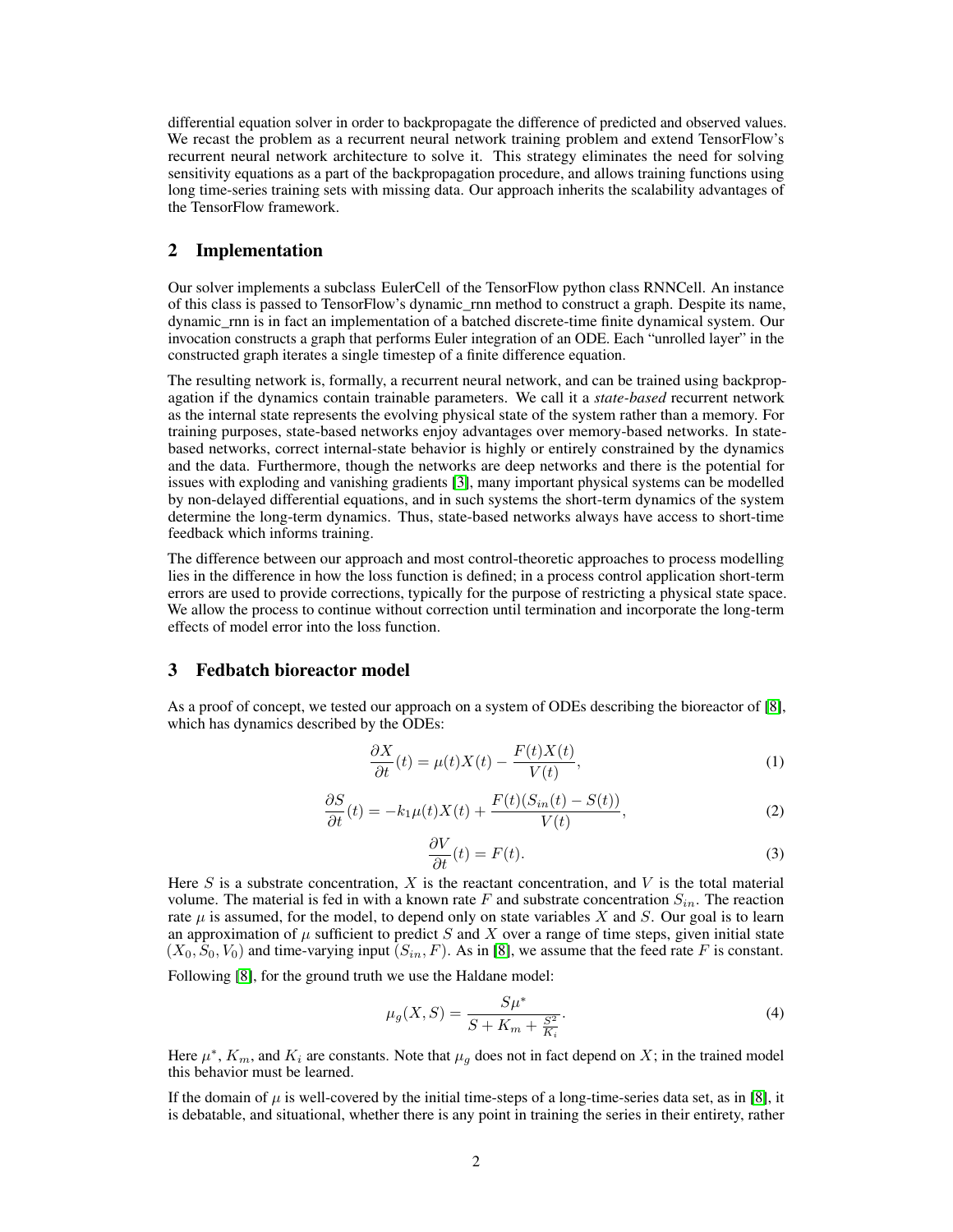

<span id="page-2-0"></span>Figure 1: Concentrations of reactant  $X$  for several test-set samples. The topmost curve is the maximum over all samples.



<span id="page-2-1"></span>Figure 2: Concentrations of substrate  $S$  for several test-set samples. The topmost curve is the maximum over all samples.

than just over the initial time-steps. Accordingly, we have chosen values for  $k_1, \mu^*, K_m$ , and  $K_i$ , along with distributions for the initial values  $S_0$ ,  $X_0$ ,  $V_0$  and time-dependent input  $(S_{in})_0$ , that result in growth in the domain of  $S$  and  $X$  over a large number of time steps. Figures [1](#page-2-0) and [2](#page-2-1) show the substrate and reactant concentrations, respectively, for fifty samples from the training corpus.

### 4 Results

#### 4.1 Methodology

Our networks were trained using Adam optimization [\[5\]](#page-4-4), with a fixed learning rate of  $10^{-4}$ , and  $L_2$ loss. For easier comparisons between experiments, losses are averaged per-sample and per-timestep. Training, validation, and test sets each contained 1024 entries, consisting of a starting-state triple  $(X_0, S_0, V_0)$ , and a time-varying-input vector  $S_{in}$  with 2048 entries. Initial state values were chosen from normal distributions centered at zero with variances  $(0.1, 0.01, 2)$ ; values for  $S_n$  were chosen by choosing  $(S_{in})_0$  from a distribution and computing  $(S_{in})_k$  by adding a normally distributed value with mean zero and variance .01 at each time step. The distributions were chosen to exercise interesting behavior during training, without regard for physical plausibility. We tried to ensure that novel values of the reactant concentration  $X$  and the substrate concentration  $S$  did not all occur within the first few hundred time steps. This has consequences for training: at the final time steps the most extreme-valued time series lie in regions of the domain of  $\mu$  which is relatively poorly trained; and can be a significant source of loss.

Networks were trained until adequate performance (loss per sample per time step less than  $3 \times 10^{-5}$ ) or improvement failure (12 epochs without improvement) were achieved. We did not encounter significant issues with generalization failure (the generalization ratio was greater than 2, see [\[7\]](#page-4-5)).

#### 4.2 Long-time runs

A two-layer feed-forward network model using ReLU activations was selected to represent the unknown function  $\mu$  and trained using time series training data. It follows from [\[4\]](#page-4-6) that with enough nodes in the hidden layer, any function on a compact domain can be well-approximated by a network of this type. Strictly speaking, the result in [\[4\]](#page-4-6) only applies to bounded activation functions. ReLU activations, however, are Lipschitz functions, and one can apply the theorem after noting that  $f_t(x) = ReLU(x + t) - ReLU(x)$  is bounded.

The network was trained in two stages. First, in order to produce a reasonable approximation of  $\mu$ , the input data was coarsened to produce time series of length 256, spanning the same temporal interval. The network was trained on this input until termination (which was by improvement failure at about 3 times adequate performance). At this point, the original time series were used to train  $\mu$ until improvement failure occurred (just above adequate performance loss). As in later experiments in [\[8\]](#page-4-2), at both stages of computation, loss was computed only for S. This simulated the situation in which  $X$  is unmeasurable. Ground truth and predicted values for  $X$  and  $S$  for the median-loss test sample are shown in Figure [3.](#page-3-0)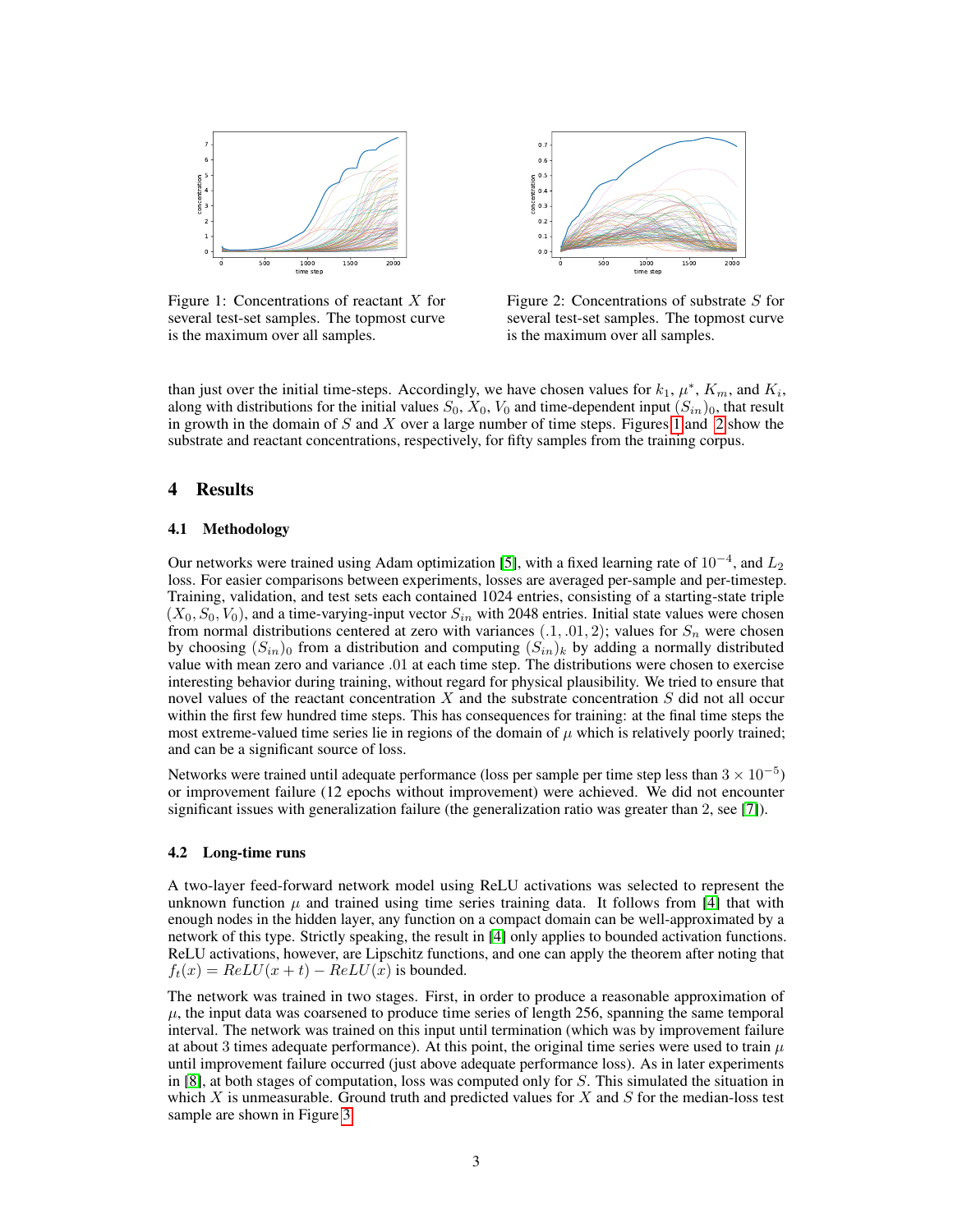



<span id="page-3-0"></span>Figure 3: Median-loss time-series reactant  $(X)$  and substrate  $(S)$  concentrations for pretraining (256 time steps) and the full sequence (2048 time steps), with loss function computed from substrate concentration only. Orange is ground truth; blue is predicted.

<span id="page-3-1"></span>Figure 4: Median-loss time-series reactant  $(X)$  and substrate  $(S)$  concentrations for pretraining (256 time steps) and the full sequence (2048 time steps), with loss function computed at pretraining steps. Orange is ground truth; blue is predicted.

Next, the loss function was altered so that only every eighth time step, (i.e. each pretraining step) was counted in the loss function. Both  $X$  and  $S$  were factored into the loss. This simulated complete state measurements on a time scale too large to accurately capture correct behavior. The network was trained using the same two-stage procedure as before. The first stage terminated with improvement failure at about thirty-eight-times-adequate (squared) loss performance. This translates, at the finer time scale, to roughly five-hundred-times adequate loss; the network reaches improvement failure in stage two at about twenty times adequate loss. Time-series values for the median-loss sample are shown in Figure [4.](#page-3-1)

We have omitted graphs of trained  $\mu$  vs ground  $\mu$ . In this work, we consider the network to be trained to be the RNN, not  $\mu$ . A priori there is no guarantee in our method that a correctly trained unknown function resembles the ground truth; there may be multiple unknown functions which produce correct dynamics. Also, the (four) graphs would require space to interpret; an analysis will appear in [\[2\]](#page-4-1).

#### 5 Discussion

Our networks have the usual issues with choosing good initializations. To establish a baseline, we used Glorot initialization [\[1\]](#page-4-7). Unfortunately, our network does not satisfy the hypotheses of [\[1\]](#page-4-7). Correct initialization choices depend on the (problem-specific) dynamics; developing an algorithm that makes these choices automatically is a direction of future research.

Our networks solve useful problems and provide use cases for very deep neural networks which are structurally simpler and easier to study than other use cases.

We are interested in applying our approach to applications in dynamical systems involving missing data, and in developing tools to work with PDEs. Also, as recurrent neural networks are formally quite similar to iterated difference equations, we are interested in exploring opportunities for technology transfer between the deep learning and numerical analysis communities.